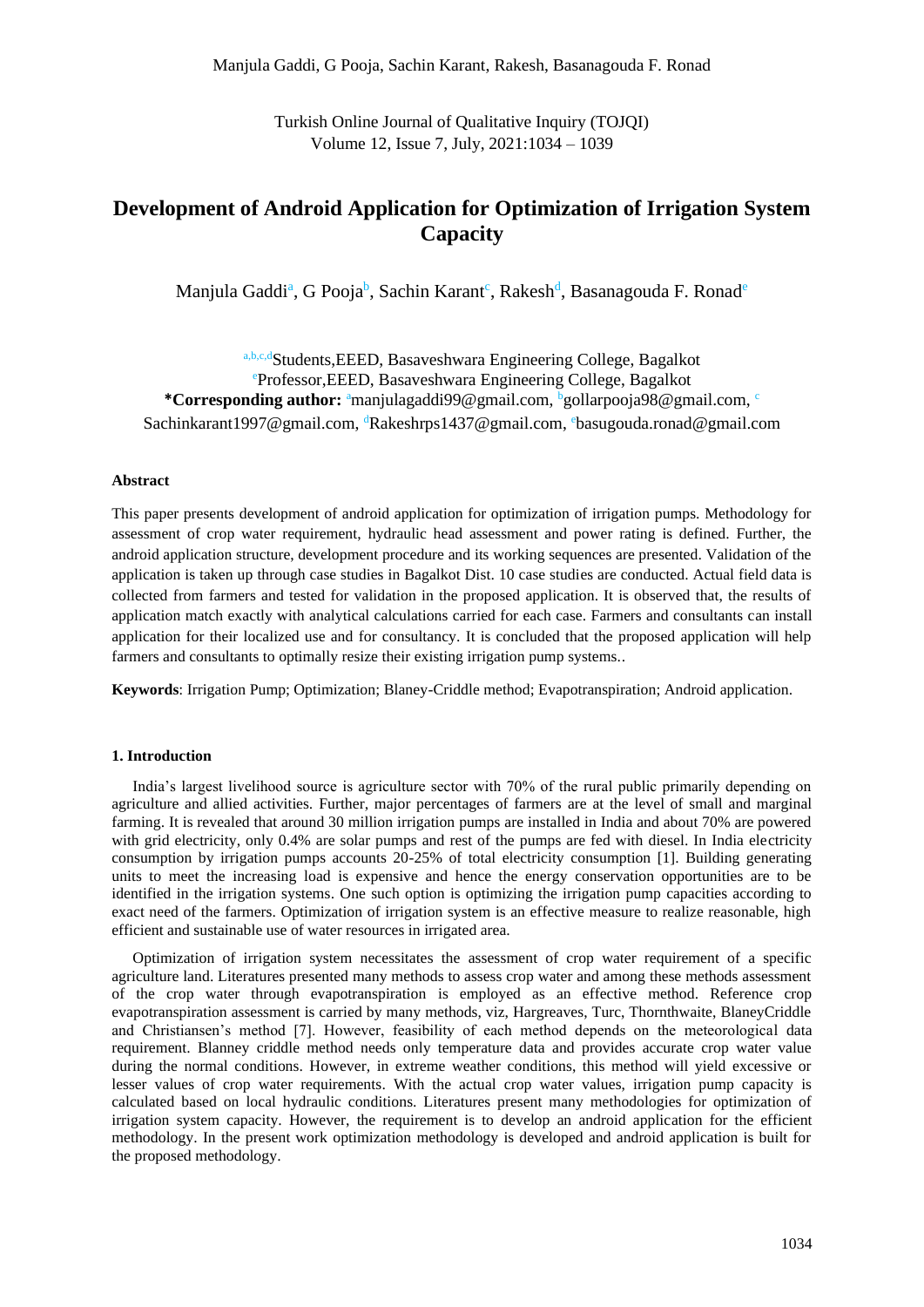#### **2. Methodology**

Following sections present analytical methodology employed for optimizing the irrigation pump and procedure for development of the Android application.

### **1.1Analytical Calculation of Optimum Pump Rating**

In the proposed method of optimizing the irrigation pump capacity, assessment of crop water, flow rate from pump and hydraulic head at the agricultural land are employed. Crop water is the evapotranspiration due to local climatic conditions. Actual water requirement of any particular site depends on net area of crop cultivation, type of the soil  $\&$  its percolation properties, sunshine, temperature and the crops grown in agricultural land. Thus, total crop water is assessed by evapotranspiration, which will results in accurate water requirement in mm/day. The crop water requirement is given by  $(1)$  [1,6];

$$
ET_{\rm crop} = K_c \times ET_o \quad mm/day \tag{1}
$$

Where,

 $ET_{\text{crop}}$  is the crop evapotranspiration

 $ET_0$  is the reference evapotranspiration

Kc is the crop coefficient

Reference crop evapotranspiration  $(ET_0)$  depends on local climatic conditions. Many methods available in the literatures, however Blaney-Criddle method requires minimum data for assessment of evapotranspiration for selected site. Therefore Blaney-Criddle method is employed in the present work. Assessment of  $ET_0$  is given by (2);

$$
ET_0 = p(0.46T_{mean} + 8) \quad mm/day \tag{2}
$$

Where,

 $T<sub>mean</sub>$  is the mean daily temperature

p is the mean daily percentage of annual daytime hours

Mean daily percentage of annual day time hours (p) varies from 0.24 to 0.30 throughout year in southern part of India. Crop factor (Kc) presents water requirement of particular crop at varying growth stages. Values of crop factors for selected crops are listed in Table.1. Four growth stages of crops are distinguished as: initial stage, crop development stage, mid-season stage, late season stage. Major water consumption is during mid-season stage. However, length of different crop stages will vary according to climatic conditions. With known values of crop factors and growth period, water requirements are calculated for various crops. In the present methodology, employed in the Android application development, sizing of pumps is carried for maximum water requirement conditions i.e for mid-season stage of any crop. Thus, resulting pump will fit for all seasons and worst conditions.

| <b>Crop Type</b> | $\mathbf{K}_{\mathbf{c}}$ |
|------------------|---------------------------|
| Sugar cane       | 1.15                      |
| Cotton           | 1.15                      |
| Sorghum          | 1.10                      |
| Tomato           | 1.15                      |
| Onion            | 1.00                      |
| Maize            | 1.15                      |
| Sunflower        | 1.10                      |
| Groundnut        | 1.10                      |

| Table 1. Crop Factor for different crops |  |  |
|------------------------------------------|--|--|
|------------------------------------------|--|--|

Irrigation pump capacity directly relies on output flow-rate of pump. Water requirement of crops per day is to be supplied within the stipulated period. Thus, based on electricity supply hours the water flow-rate is evaluated. For sustained operation with preventing water hammer effect in PVC pipes, water velocity is refereed as 1.5 m/s. Further, flow-rate in lit/minute and optimal diameter of pipe network in inches is assessed by respectively (3) and (4);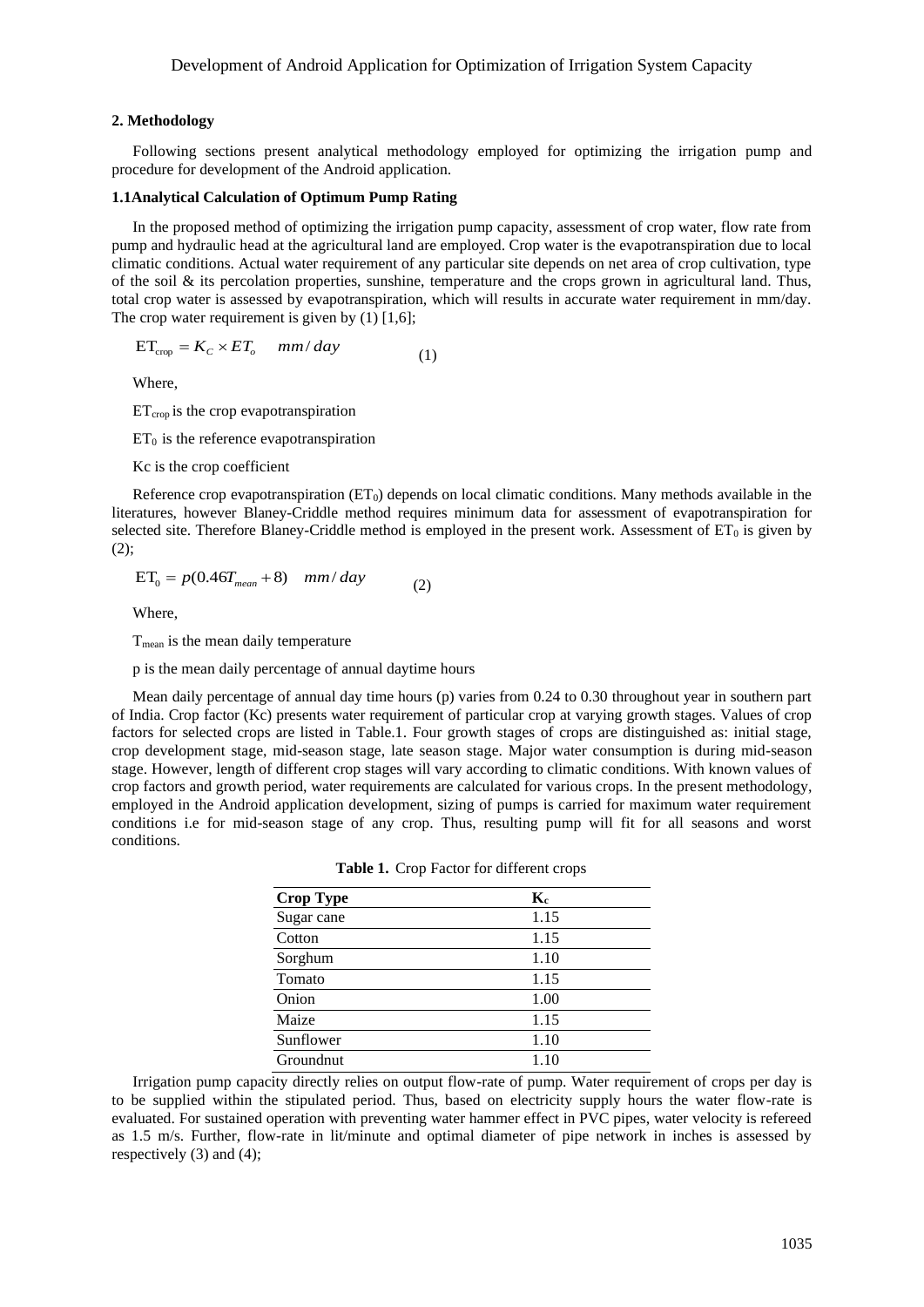$$
Q = (ET_c * A * 4.047) \div (N * 3600L) \quad lit/min
$$
 (3)

Where,

$$
D = \{ (Q^*4) \div (\nu^*Pi) \}^{1/2} * 39.38 \quad inch \tag{4}
$$

Where,

$$
H = H_{static} + H_{dynamic} \qquad m \tag{5}
$$

Where,

$$
H_{\text{dynamic}} = (X * f_0 * 0.1) \qquad m \tag{6}
$$

| $Q = (ET_c * A * 4.047) \div (N * 3600L)$                                                                                                                                                                                                                                                                                                                                                                                                                                                                                                                                                                                                         |                                                                       |                   | lit/min                          | (3) |  |      |
|---------------------------------------------------------------------------------------------------------------------------------------------------------------------------------------------------------------------------------------------------------------------------------------------------------------------------------------------------------------------------------------------------------------------------------------------------------------------------------------------------------------------------------------------------------------------------------------------------------------------------------------------------|-----------------------------------------------------------------------|-------------------|----------------------------------|-----|--|------|
| Where,                                                                                                                                                                                                                                                                                                                                                                                                                                                                                                                                                                                                                                            |                                                                       |                   |                                  |     |  |      |
| Q is the water discharge in lit/min                                                                                                                                                                                                                                                                                                                                                                                                                                                                                                                                                                                                               |                                                                       |                   |                                  |     |  |      |
| A is the area in acres                                                                                                                                                                                                                                                                                                                                                                                                                                                                                                                                                                                                                            |                                                                       |                   |                                  |     |  |      |
| N is the number of hours electricity is available                                                                                                                                                                                                                                                                                                                                                                                                                                                                                                                                                                                                 |                                                                       |                   |                                  |     |  |      |
| $D = \left\{ (Q^*4) \div (v^*Pi) \right\}^{1/2} * 39.38$ inch.                                                                                                                                                                                                                                                                                                                                                                                                                                                                                                                                                                                    |                                                                       |                   |                                  | (4) |  |      |
| Where,                                                                                                                                                                                                                                                                                                                                                                                                                                                                                                                                                                                                                                            |                                                                       |                   |                                  |     |  |      |
| D is the diameter of the pipe in inches                                                                                                                                                                                                                                                                                                                                                                                                                                                                                                                                                                                                           |                                                                       |                   |                                  |     |  |      |
| v is the velocity of water flow in $m/s$ , and is assumed to be constant with a value of 1.5 $m/s$                                                                                                                                                                                                                                                                                                                                                                                                                                                                                                                                                |                                                                       |                   |                                  |     |  |      |
| Water flowing in PVC pipe experiences friction and opposing resistance, which leads to energy loss. This loss<br>elop on motor along with elevation of water level to be lifted, bends, valves, friction, change in diameter and<br>th of pipe network. Major loss of head is due to friction. Other losses are minor, as compared to friction and<br>ation. Major and minor losses together referred as dynamic head. Elevations at suction and discharge sides<br>termed as static head. Static head at suction side is variable in small reservoirs. Thus, total head offered to<br>up is sum of dynamic and static heads and is given by (5); |                                                                       |                   |                                  |     |  |      |
| $H = H_{static} + H_{dynamic}$                                                                                                                                                                                                                                                                                                                                                                                                                                                                                                                                                                                                                    | $\boldsymbol{m}$                                                      | (5)               |                                  |     |  |      |
| Where,                                                                                                                                                                                                                                                                                                                                                                                                                                                                                                                                                                                                                                            |                                                                       |                   |                                  |     |  |      |
| $H_{static}$ is the static friction head loss in m                                                                                                                                                                                                                                                                                                                                                                                                                                                                                                                                                                                                |                                                                       |                   |                                  |     |  |      |
| H <sub>dynamic</sub> is the dynamic friction head loss in m                                                                                                                                                                                                                                                                                                                                                                                                                                                                                                                                                                                       |                                                                       |                   |                                  |     |  |      |
| H is the total friction head loss in m                                                                                                                                                                                                                                                                                                                                                                                                                                                                                                                                                                                                            |                                                                       |                   |                                  |     |  |      |
| In the present work friction losses are assessed by percentage friction loss coefficient $(f_0)$ with reference to<br>neter of PVC pipe. Friction coefficient data are presented by manufacturer's data sheets and are listed in<br>le.2. Further, friction head loss is assessed by (6);                                                                                                                                                                                                                                                                                                                                                         |                                                                       |                   |                                  |     |  |      |
| $H_{\text{dynamic}} = (X * f_0 * 0.1)$                                                                                                                                                                                                                                                                                                                                                                                                                                                                                                                                                                                                            | $\boldsymbol{m}$                                                      | (6)               |                                  |     |  |      |
| Where,                                                                                                                                                                                                                                                                                                                                                                                                                                                                                                                                                                                                                                            |                                                                       |                   |                                  |     |  |      |
| X is the distance between water source and agricultural field in km                                                                                                                                                                                                                                                                                                                                                                                                                                                                                                                                                                               |                                                                       |                   |                                  |     |  |      |
| $f_0$ is the percentage friction head loss                                                                                                                                                                                                                                                                                                                                                                                                                                                                                                                                                                                                        |                                                                       |                   |                                  |     |  |      |
|                                                                                                                                                                                                                                                                                                                                                                                                                                                                                                                                                                                                                                                   | Table 2. Percentage friction head loss corresponding to pipe diameter |                   |                                  |     |  |      |
|                                                                                                                                                                                                                                                                                                                                                                                                                                                                                                                                                                                                                                                   | <b>Pipe Diameter (Inch)</b>                                           | (f <sub>0</sub> ) | Percentage of Friction head loss |     |  |      |
| $\overline{2}$                                                                                                                                                                                                                                                                                                                                                                                                                                                                                                                                                                                                                                    |                                                                       |                   | 3                                |     |  |      |
| 3                                                                                                                                                                                                                                                                                                                                                                                                                                                                                                                                                                                                                                                 |                                                                       |                   | $\overline{2}$                   |     |  |      |
| $\overline{4}$                                                                                                                                                                                                                                                                                                                                                                                                                                                                                                                                                                                                                                    |                                                                       |                   | 1.5                              |     |  |      |
| 5                                                                                                                                                                                                                                                                                                                                                                                                                                                                                                                                                                                                                                                 |                                                                       |                   | 1.25                             |     |  |      |
| 6                                                                                                                                                                                                                                                                                                                                                                                                                                                                                                                                                                                                                                                 |                                                                       |                   | 1                                |     |  |      |
| 7                                                                                                                                                                                                                                                                                                                                                                                                                                                                                                                                                                                                                                                 |                                                                       |                   | 0.75                             |     |  |      |
| HP rating of pump is power required to lift water with required flow-rate with total head offered. This power<br>ng in HP is calculated using (7).                                                                                                                                                                                                                                                                                                                                                                                                                                                                                                |                                                                       |                   |                                  |     |  |      |
| $Pout = p * g * Q * H * 10^{-3} * 0.746$ HP                                                                                                                                                                                                                                                                                                                                                                                                                                                                                                                                                                                                       |                                                                       |                   | (7)                              |     |  |      |
|                                                                                                                                                                                                                                                                                                                                                                                                                                                                                                                                                                                                                                                   |                                                                       |                   |                                  |     |  | 1036 |

$$
Pout = p * g * Q * H * 10^{-3} * 0.746 \text{ HP} \tag{7}
$$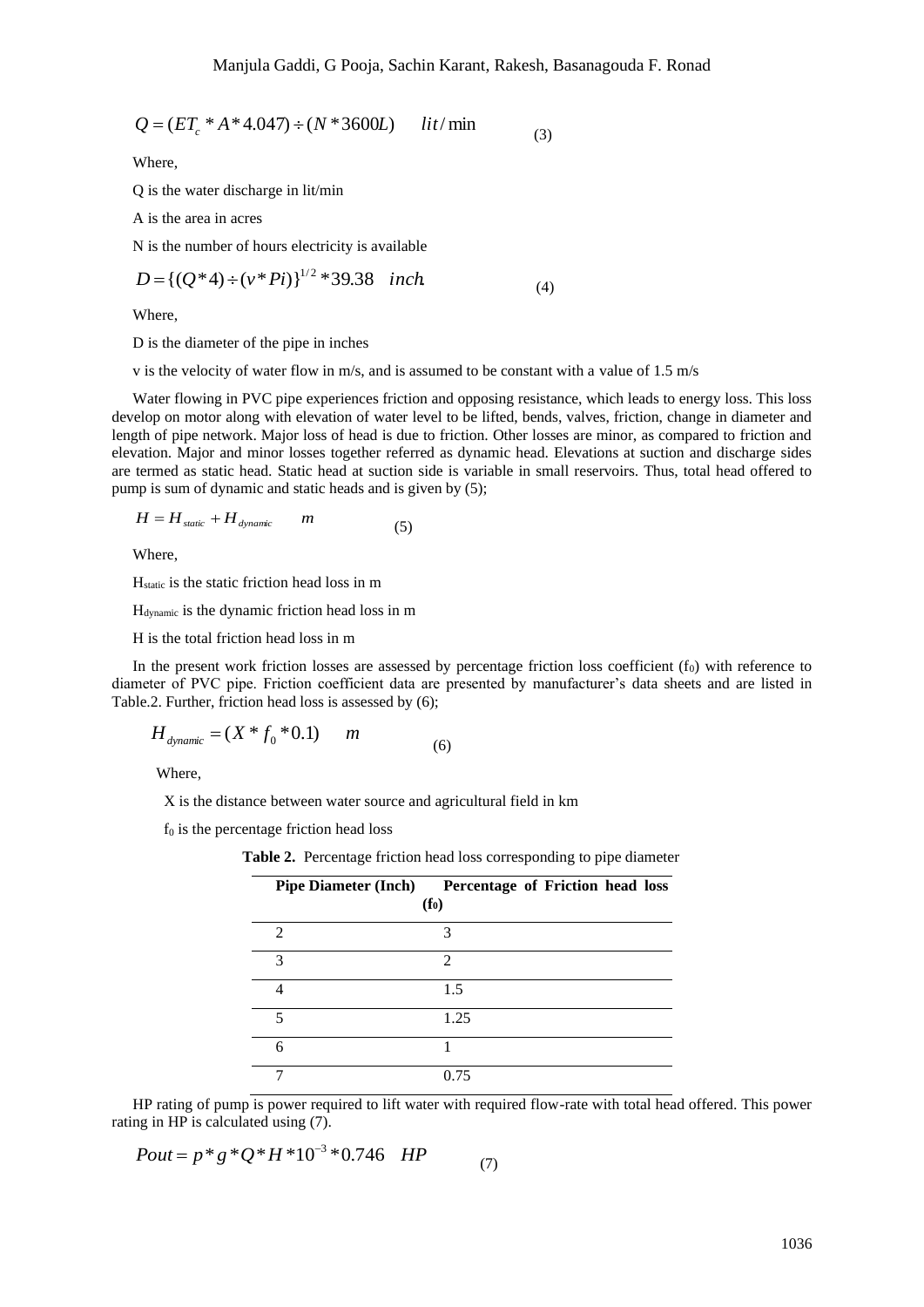Where,

Q is the water discharge in  $m^3/s$ 

H is the total friction head loss in m

p is the water density

g is the acceleration due to gravity

# **1.2 Development of Android Application - AGRIPUMP**

 In the proposed android application the proposed android application Java is used as back end coding language and eXtensible Markup Language (XML) is used as front end coding. The codes run in android studio and simulated to check the correctness of working of android application. Further, an Android Application Package file (APK file) is generated. The application is entitled as "AgriPump". Developed Android Application has six Activities; viz. Splash Activity, Login Activity, Verify OTP Activity, Main Activity, Main 2 Activity and Finish Activity. For all six activities java and XML codes are developed separately. In Splash Activity an initial defined screen will appear for specified definite time. That is the screen will stay for 3 seconds. Login Activity asks user to enter the existing mobile number for registration purpose and a message carrying One Time Password (OTP) will be sent to the entered number. Once the message is sent, session manager takes part in execution and countdown starts leading to the Verify OTP Activity. During Verify OTP Activity, within the session manager goes to zero, the user need to enter OTP through enrolled number. If the user unable to get the OTP or unable to enter the OTP within specified time can ask for resending the OTP. Once the OTP is entered this activity verifies and registers for further processing. At this point, process is handed over the Main Activity.

The screenshots of different activities in android application, are presented by Fig.1 (a), (b) & (c), Fig.2 (a), (b)  $&$  (c) respectively.



**Figure 1**. Splash Activity (a), Login Activity (b) and Verify OTP Activity (c)

| <b>Agri Pump</b>                                                                                                                  | <b>Agri Pump</b>                                                                            | <b>Agri Pump</b>                           |
|-----------------------------------------------------------------------------------------------------------------------------------|---------------------------------------------------------------------------------------------|--------------------------------------------|
| Karnataka                                                                                                                         | Enter Static Head in meter *<br>25                                                          |                                            |
| January<br>$\sim$<br>Eviter Area of land in acres * -                                                                             | Einter No. of Tees to be used / used                                                        |                                            |
| s<br>Enter Distance between Water square & Agricultural land in K.<br>$\overline{\mathbf{z}}$<br>Enter Average Temperature in 'C. | Enter No. of 45" Elbows to be used / used<br>r Enter No. of Long Elbows to be used / used = |                                            |
| 29<br>Sugarcane                                                                                                                   | Enter No. of Medium Elbows to be used / used                                                |                                            |
| r linter Dectroity availability in twors/day<br>하                                                                                 | Enter No. of Standard Elbows to be used / used                                              | The optimal pipe diameter is 3<br>inches.  |
|                                                                                                                                   | Enter No. of Sluice Valves to be used / used                                                | Number of pieces of pipes required<br>333. |
|                                                                                                                                   | Enter No. of Globe Valves to be used / used                                                 | The optimal pump size 4.0 HP.              |
|                                                                                                                                   | Enter No. of Angle Valves to be used / used                                                 |                                            |
| <b>CONTINUE</b>                                                                                                                   | <b>CALCULATE</b>                                                                            |                                            |

**Figure 2.** Main Activity (a), Main 2 Activity (b) and Finish Activity (c)

In Main Activity, data is collected and entire calculations are taken up. The data collected here are;

- State in which the field is located(only for Indian Union)
- Month of sowing seeds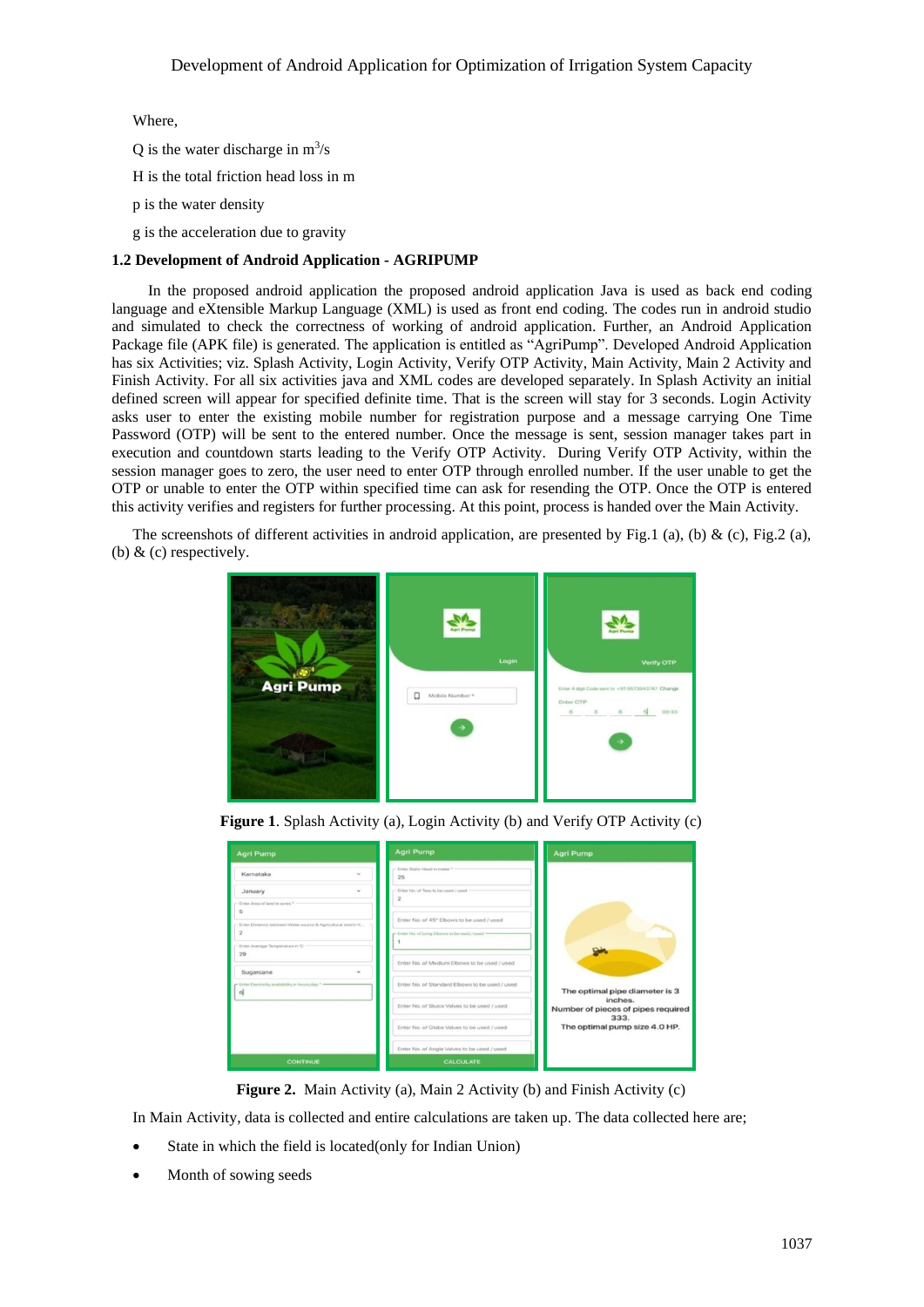- Land area in acres
- Distance between Water resource & Discharge point
- Average temperature at the field
- Crop being sown
- Electricity Supply Hours

Further in Main 2 Activity, all the corresponding calculations for optimal sizing for irrigation pump are taken up. In Finish Activity, final output display is presented, i.e final output of pump rating in HP, Diameter of PVC pipe in inches and number of pieces of PVC pipes required for the pipe network are displayed. The screenshots of android applications, i.e Splash Activity & Login Activity, Verify OTP Activity & Main Activity and Main 2 Activity & Finish Activity are presented by Fig.1,2, and 3 respectively.

The flowchart shown in Fig.4, presents the methodology employed in the android application AGRIPUMP.

#### **3. Results and Comparison**

Proposed methodology for optimal sizing of pumps and the android application are tested for validation. 10 case studies are taken up in Bagalkot. Farmers with different crops cultivation are employed for the study. Based on the actual field conditions, optimum sizes of the irrigation pump capacities were suggested. It is observed that most of the irrigation pumps are installed with excess capacities. Further, same assessments are carried out with developed android application. The results of analytical method and data displayed in application are compared. The comparison revealed that both results are matching each other approximately and the developed application works satisfactorily. The results of case studies and the comparison is presented in the Table.3.

| Study<br>\$1. Of Case | Requirement in 1/d<br>Total Water | Size of the Land in<br>Hectares | Discharge rate in l/m | Length of the<br>Pipeline in m | Suction Head in m | Total Head in m | Existing Pamp Rating it<br>岊 | Optimam Pamp Rating<br>يلدى<br>Analytical | Optimum Pump Rating<br>ApplicationResults |
|-----------------------|-----------------------------------|---------------------------------|-----------------------|--------------------------------|-------------------|-----------------|------------------------------|-------------------------------------------|-------------------------------------------|
| ī                     | 148304                            | 2.08                            | 411                   | 1051                           | 4.54              | 34.14           | 10.0                         | 4.41                                      | 4.41                                      |
| $\frac{2}{3}$         | 292330                            | 4.10                            | $\overline{812}$      | 600                            | 6.00              | 16.48           | 10.0                         | 4.20                                      | 4.20                                      |
|                       | 267375                            | 3.75                            | 742                   | 1090                           | 4.50              | 23.72           | 10.0                         | 5.52                                      | 5.52                                      |
| $\overline{4}$        | 237429                            | 3.33                            | 659                   | 1111                           | 5.45              | 27.98           | 10.0                         | 5.79                                      | 5.79                                      |
| $\overline{5}$        | 296608                            | 4.16                            | 823                   | $\overline{1201}$              | 6.00              | 23.18           | 10.0                         | 5.99                                      | 5.99                                      |
| ъ                     | 296608                            | 4.16                            | 823                   | 1202                           | 6.00              | 25.31           | 10.0                         | 6.53                                      | 6.53                                      |
| 7                     | 207483                            | 2.91                            | 376                   | 1501                           | 4.54              | 36.16           | 10.0                         | 6.53                                      | 6.53                                      |
| ड                     | 178250                            | 2.50                            | 495                   | 1090                           | 6.00              | 42.49           | 10.0                         | 6.60                                      | 6.60                                      |
| ক                     | 326767                            | 4.58                            | 907                   | 1261                           | 4.54              | 23.90           | 10.0                         | 6.80                                      | 6.80                                      |
| 10                    | 292330                            | 4.10                            | 812                   | 1515                           | 6.00              | 31.06           | 10.0                         | 7.91                                      | 7.91                                      |

| Table 3. Results of case studies taken up for validation |  |
|----------------------------------------------------------|--|
|----------------------------------------------------------|--|

#### **4. Conclusions**

An android application for optimally sizing the irrigation pumps is presented in the paper. Methodology employed for the assessment of crop water requirement, hydraulic head assessment and power rating is presented. Further, the development procedure for android application is described. The working sequence of the application is presented. Results of case studies are presented. The comparison of analytical results and application displayed results are tabulated and compared. The comparison indicated that, the android application works efficiently. Case studies are conducted for the different location in the Bagalkot dist. India. It is concluded that the proposed application will help farmers and consultants to optimally resize their existing irrigation pump systems.

### **Acknowledgment**

Authors wish to thank Anand Traders, Bagalkot for the kind support in providing the technical details of Irrigation pumps and data for the case studies. Further, authors wish to thank a progressive farmer, Mr. Basavaraj Hunagundi, Bagalkot for helping in the process of survey.